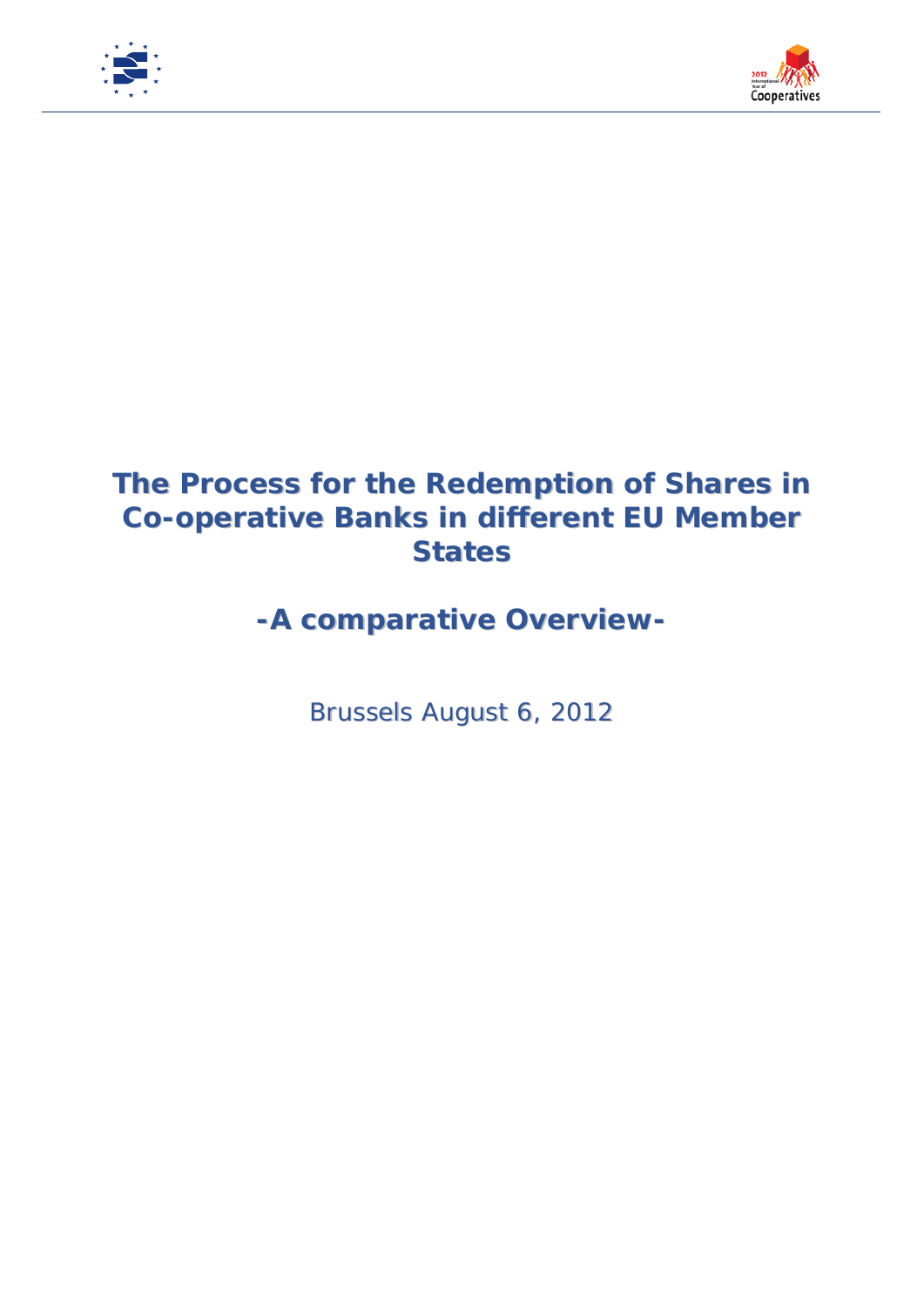



The **European Association of Co-operative Banks** (EACB) is the voice of the cooperative banks in Europe. It represents, promotes and defends the common interests of its 28 member institutions and of co-operative banks in general. Co-operative banks form decentralised networks which are subject to banking as well as co-operative legislation. Democracy, transparency and proximity are the three key characteristics of the cooperative banks' business model. With 4.000 locally operating banks and 63.000 outlets co-operative banks are widely represented throughout the enlarged European Union, playing a major role in the financial and economic system. They have a long tradition in serving 176 million customers, mainly consumers, retailers and communities. The cooperative banks in Europe represent 50 million members and 750.000 employees and have a total average market share of about 20%.

For further details, please visit [www.eurocoopbanks.coop](http://www.eurocoopbanks.coop/)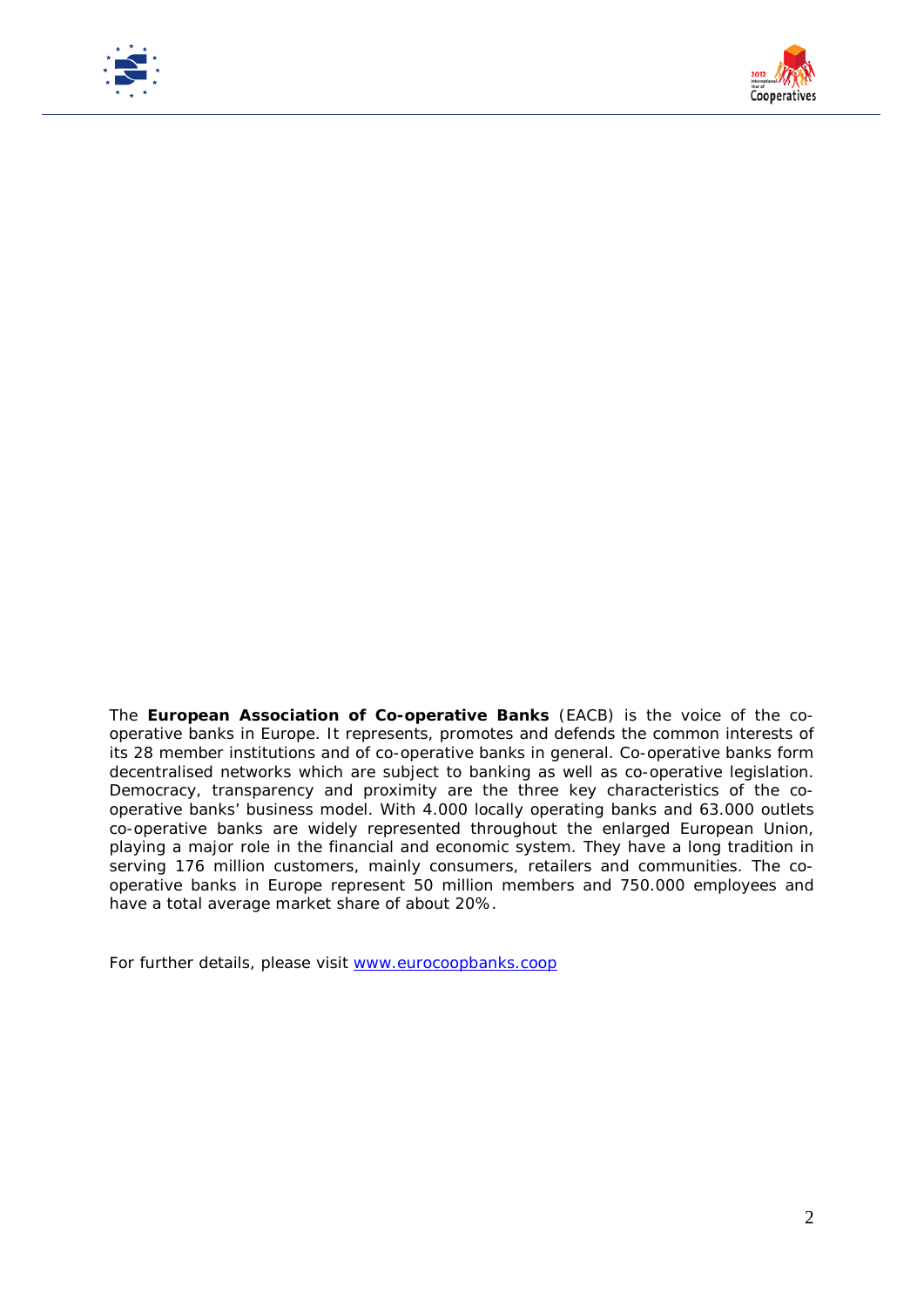



| <b>Germany: BVR</b>                                                            |                                                                                                                                                                                                                                                                                                                                                                                                                                                                                                                                                                                                                                                                                                                                                                     |  |
|--------------------------------------------------------------------------------|---------------------------------------------------------------------------------------------------------------------------------------------------------------------------------------------------------------------------------------------------------------------------------------------------------------------------------------------------------------------------------------------------------------------------------------------------------------------------------------------------------------------------------------------------------------------------------------------------------------------------------------------------------------------------------------------------------------------------------------------------------------------|--|
| <b>Types procedures</b>                                                        | The most frequent procedure for the redemption of shares is the one due to<br>termination of membership. Partial redemption without termination<br>of<br>membership (In case a member has more than one share for redemption) follows<br>the same procedure. Slightly different procedures for redemption exist, for<br>instance, in case of the death of a private member or the liquidation of a<br>corporate member.                                                                                                                                                                                                                                                                                                                                             |  |
| Launch<br>of<br>redemption<br>procedure                                        | Members have to introduce a formal request for the termination of membership<br>(or partial redemption of member shares) at the cooperative bank. In case of<br>death of a private member or the liquidation of a corporate member no request is<br>required.                                                                                                                                                                                                                                                                                                                                                                                                                                                                                                       |  |
| <b>Delay for request</b><br>and frequency of<br>redemptions                    | Termination of membership and redemption of shares is possible only at the end<br>of the business year (= redemption only once a year). A valid request is subject<br>to a notice period of some months (typically 3) before the end of the business<br>year. At the end of the business year membership ends, too. Shares are<br>redeemed some months later (after the the general assembly), but only once a<br>year.                                                                                                                                                                                                                                                                                                                                             |  |
| Effects of<br>valid<br>request<br>to<br>terminate<br>membership/<br>redemption | Timely introduction of a request to terminate membership leads to termination of<br>membership at the end of the business year. In case of death of a private<br>member or the liquidation of a corporate member the termination of membership<br>becomes effective at the end of the business year without formal request.<br>As a consequence of termination of membership the claims of the member are to<br>be settled (normally repayment of shares). When a member gives back only a<br>part of his shares (and stays member), his claims will be settled in the same way.                                                                                                                                                                                    |  |
| decisions<br><b>Body</b><br>required<br>for<br>repayment<br>(Governance)       | According to the German co-operative law, any repayment of shares requires the<br>previous approval of the annual accounts by the general assembly of the co-<br>operative bank (§ 73 GenG). Moreover, in order to meet new equity criteria, the<br>model charter of German co-operative banks requires that the redemption is<br>approved by the executive directors and the supervisory board (§ 10 of<br>Mustersatzung (model charter)). Typically, executive directors and supervisory<br>board take these decisions shortly before the general assembly. There are no<br>conditions for directors and supervisory board to decide either way. The general<br>assembly cannot challenge the directors' and the board's decision, but it can raise<br>questions. |  |
| <b>Delay for payout</b>                                                        | The payout of the member has to be done not later than 6 months after the<br>termination of membership (at the end of the business year). Therefore, general<br>assemblies are typically held during May and June (i.e. 5 to 6 months after the<br>end of the business year).                                                                                                                                                                                                                                                                                                                                                                                                                                                                                       |  |
| <b>Repayment</b>                                                               | Once repayment is agreed by directors and supervisory board and the annual<br>accounts are approved by the general assembly, the bank will payout and settle<br>the member's claim (= value of the share). Typically, the payout is done shortly<br>after the general assembly, if not even on that very day.                                                                                                                                                                                                                                                                                                                                                                                                                                                       |  |
| <b>Leaving Members</b><br>Liability                                            | The company charter may stipulate that if the annual accounts indicates losses,<br>which are not absorbed by equity, leaving members, even after termination of<br>membership may remain liable for any claims against the co-operative for a<br>certain time period                                                                                                                                                                                                                                                                                                                                                                                                                                                                                                |  |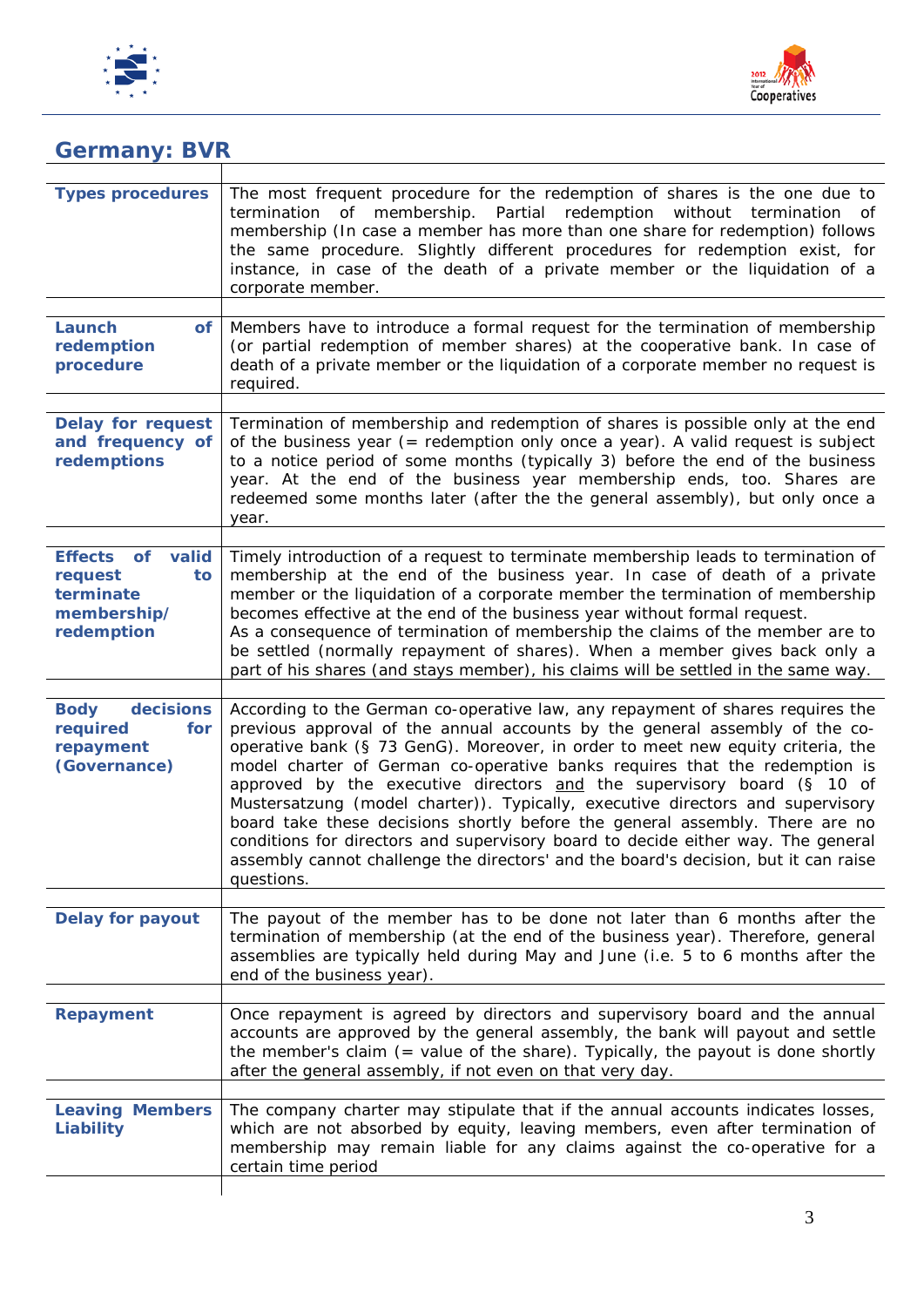



**Application by banks** The aforementioned mechanisms are based on the German co-operative law and the BVR model charter for cooperative banks (Mustersatzung). They are applied by all 1121 German cooperative banks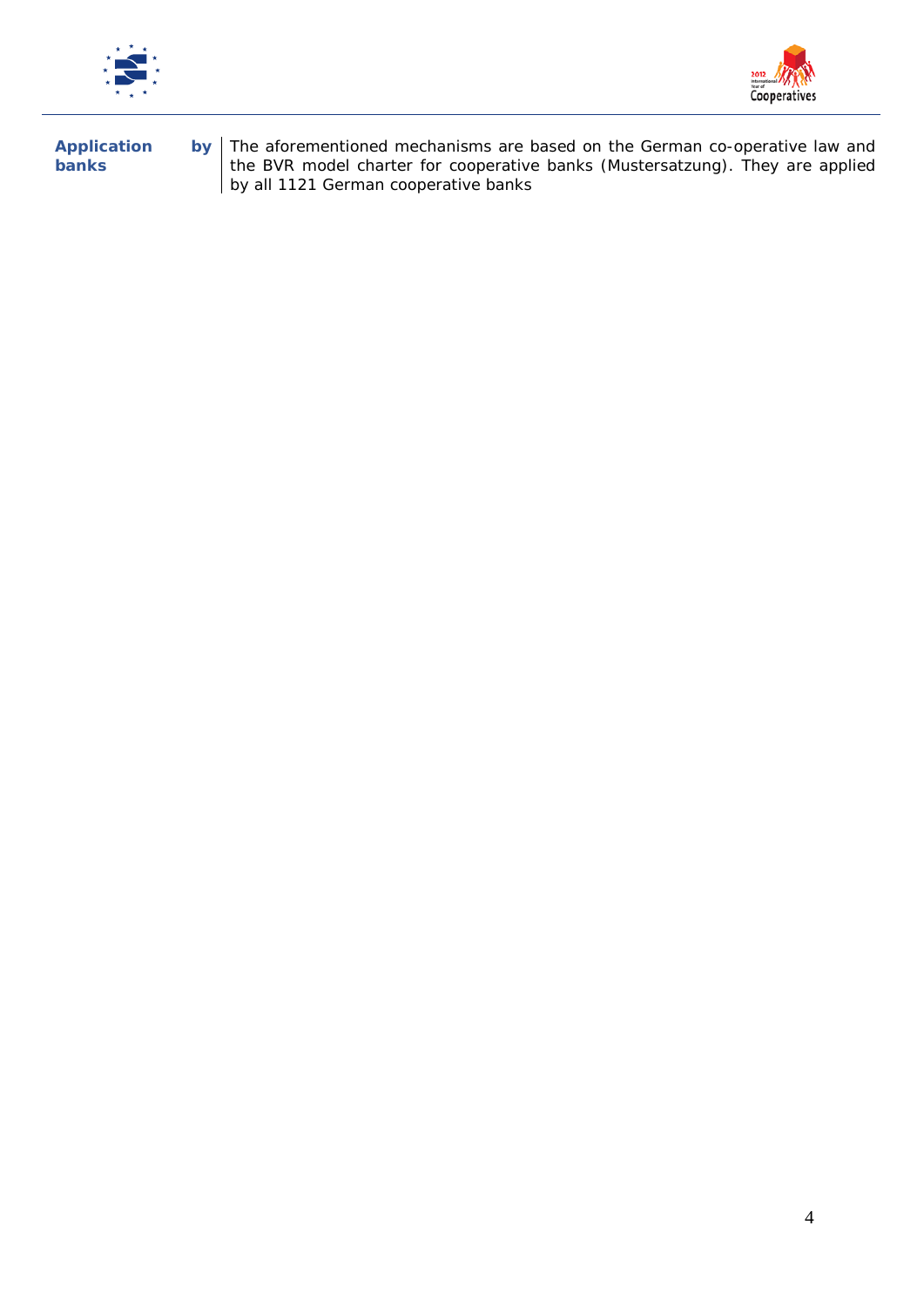



## *Austria: Raiffeisen & Volksbanken*

| <b>Types procedures</b>                                                        | Like in Germany the most frequent procedure for the redemption of shares is the<br>one due to termination of membership. Partial redemption without termination of<br>membership (in case a member has more than one share redemption) follows the<br>same procedure. Slightly different procedures for redemption exist in case of the<br>death of a private member or the liquidation of a corporate member.                                                                                                                                                                                                                                                                                                                                                                                                                                                                        |
|--------------------------------------------------------------------------------|---------------------------------------------------------------------------------------------------------------------------------------------------------------------------------------------------------------------------------------------------------------------------------------------------------------------------------------------------------------------------------------------------------------------------------------------------------------------------------------------------------------------------------------------------------------------------------------------------------------------------------------------------------------------------------------------------------------------------------------------------------------------------------------------------------------------------------------------------------------------------------------|
|                                                                                |                                                                                                                                                                                                                                                                                                                                                                                                                                                                                                                                                                                                                                                                                                                                                                                                                                                                                       |
| Launch<br><b>of</b><br>redemption<br>procedure                                 | Members have to introduce a written request for the termination of membership<br>(or redemption of a member share) at the cooperative bank. In case of death of a<br>private member according to the new model charters of Austrian Raiffeisen resp.<br>Volksbanken his shares and membership are passed to those heirs who apply for<br>membership and are accepted by the board. Only if no heir becomes a member<br>within one year after the transfer of the title in the heritage proceedings it comes<br>to an automatic termination of membership at the end of the current business<br>year and like in the case of the liquidation of a corporate member no request is<br>required.                                                                                                                                                                                          |
| <b>Delay for request</b><br>and frequency of<br>redemptions                    | Termination of membership and redemption of shares is possible only at the end<br>of the business year (= redemption only once a year). A valid request is subject<br>to a notice period of at least one month before the end of the business year.                                                                                                                                                                                                                                                                                                                                                                                                                                                                                                                                                                                                                                   |
| Effects of<br>valid<br>request<br>to<br>terminate<br>membership/<br>redemption | Timely introduction of a request to terminate membership leads to termination of<br>membership at the end of the business year. In case of the liquidation of a<br>corporate member the termination of membership becomes effective at the end<br>of the business year without formal request.<br>As a consequence of termination of membership the claims of the member are to<br>be settled (normally repayment of shares). When a member gives back only a<br>part of his shares (and stays member), his claims will be settled in the same way.                                                                                                                                                                                                                                                                                                                                   |
| <b>Body</b><br>decisions<br>required<br>for<br>repayment<br>(Governance)       | According to the Austrian co-operative law, repayment of shares does not always<br>require the previous approval of the board. Regarding the CRR-proposal to ensure<br>the eligibility of cooperative shares as common equity tier 1 capital there is no<br>legal basis for a right to refuse the redemption by the management board.<br>But in order to meet new common equity tier 1-criteria, the new model charters<br>of Austrian Raiffeisen resp. Volksbanken co-operative banks give the institution<br>the ability to limit the redemption according to Art. 27 (2) b CRR-proposal and<br>Art. 8 of the EBA Draft-RTS on Own Funds.<br>Some Raiffeisen cooperative-banks have instead introduced a general statutory<br>prohibition to reduce the share capital under a certain level, thus making sure<br>that this level is also accepted as equity under IAS 32 (IFRIC 2). |
| <b>Delay for payout</b>                                                        | Legal: Article 79 Austrian Cooperative Act foresees an at least one year waiting<br>period after the end of the business year, in which the membership was<br>terminated.<br>Statutes (Raiffeisen + Volksbanken): following the legal basis – installing a one<br>year waiting period                                                                                                                                                                                                                                                                                                                                                                                                                                                                                                                                                                                                 |
| <b>Repayment</b>                                                               | Typically the payout is done the day after the end of the waiting period (unless<br>this day is not a business day - following business day convention).                                                                                                                                                                                                                                                                                                                                                                                                                                                                                                                                                                                                                                                                                                                              |
| <b>Leaving Members</b><br>Liabiltiy                                            | Legal: Articles 76 and 78 Austrian Cooperative Act a leaving member in case of<br>insolvency or liquidation remains liable with his cooperative shares and an<br>additional commitment of at least the same amount for a period of three years<br>after his/her withdrawal. Statutes can multiply and (for cooperative banks only)                                                                                                                                                                                                                                                                                                                                                                                                                                                                                                                                                    |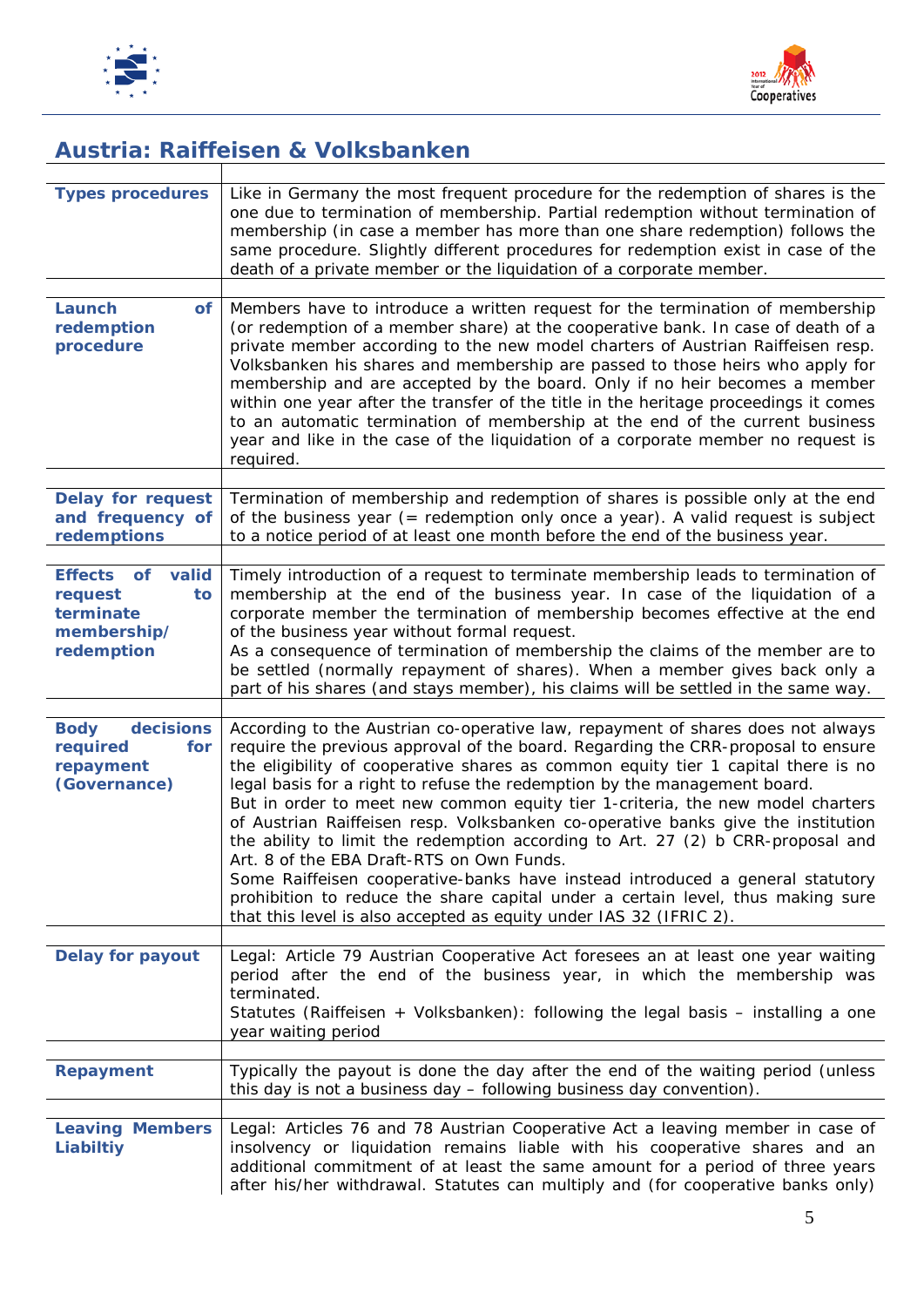



|                                    |               | according to Section 23 (10a) of the Austrian Banking Act also cancel the<br>commitments.                                                                                                                                                                                    |
|------------------------------------|---------------|------------------------------------------------------------------------------------------------------------------------------------------------------------------------------------------------------------------------------------------------------------------------------|
|                                    |               |                                                                                                                                                                                                                                                                              |
| <b>Application</b><br><b>banks</b> | $bv$ $\vdash$ | The aforementioned mechanisms are based on the Austrian co-operative law and<br>the new Raiffeisen resp. Volksbanken model charters for cooperative banks<br>(Mustersatzung). They will probably be applied by all Austrian Raiffeisen and<br>Volksbanken cooperative banks. |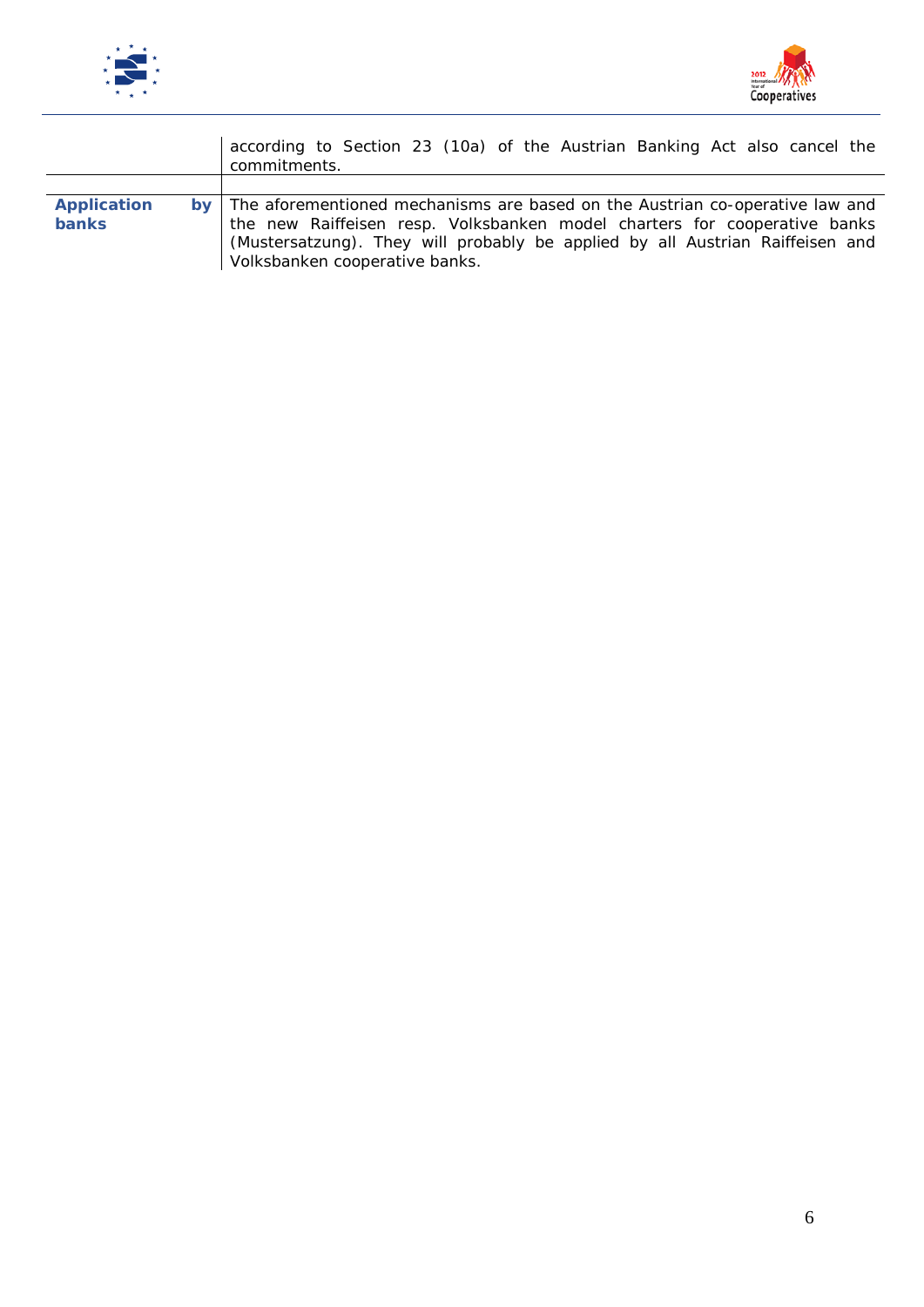



#### *Finland: OP-Pohjola*

|                                                                                | Two types of coop shares: member certificate shares and supplementary shares.<br>Supplementary shares are only available to members at discretion of the bank.                                                                                                                                                                                                                                                                                                                                                                                                                                                                                                                                                                                                                                                                                                                                                                                                                                                                                                                                                                                                                                                                                                                                                     |
|--------------------------------------------------------------------------------|--------------------------------------------------------------------------------------------------------------------------------------------------------------------------------------------------------------------------------------------------------------------------------------------------------------------------------------------------------------------------------------------------------------------------------------------------------------------------------------------------------------------------------------------------------------------------------------------------------------------------------------------------------------------------------------------------------------------------------------------------------------------------------------------------------------------------------------------------------------------------------------------------------------------------------------------------------------------------------------------------------------------------------------------------------------------------------------------------------------------------------------------------------------------------------------------------------------------------------------------------------------------------------------------------------------------|
| <b>Types procedures</b>                                                        | Member certificate redemption is normally done due to termination of<br>membership. Supplementary shares can be redeemed at the discretion of the<br>owner.                                                                                                                                                                                                                                                                                                                                                                                                                                                                                                                                                                                                                                                                                                                                                                                                                                                                                                                                                                                                                                                                                                                                                        |
|                                                                                |                                                                                                                                                                                                                                                                                                                                                                                                                                                                                                                                                                                                                                                                                                                                                                                                                                                                                                                                                                                                                                                                                                                                                                                                                                                                                                                    |
| Launch<br><b>of</b><br>redemption<br>procedure                                 | Members have to introduce a formal request for the termination of membership or<br>redemption of supplementary shares at the cooperative bank                                                                                                                                                                                                                                                                                                                                                                                                                                                                                                                                                                                                                                                                                                                                                                                                                                                                                                                                                                                                                                                                                                                                                                      |
|                                                                                |                                                                                                                                                                                                                                                                                                                                                                                                                                                                                                                                                                                                                                                                                                                                                                                                                                                                                                                                                                                                                                                                                                                                                                                                                                                                                                                    |
| <b>Delay for request</b><br>and frequency of<br>redemptions                    | Termination of the membership or request to redeem supplementary shares can<br>be done at any time. For member shares the redemption is made one year after<br>the end of business year during which the termination of membership was made<br>(the minimum delay is one year, the maximum delay is two years). For<br>supplementary shares the redemption is made six months after the end of<br>business year during which the termination of membership was made (the<br>minimum delay is six months, maximum delay is 1,5 years).<br>There is also a rapid redemption process of member shares in case membership is<br>transferred to another member bank of the group. In this case redemption is<br>made immediately.                                                                                                                                                                                                                                                                                                                                                                                                                                                                                                                                                                                       |
|                                                                                |                                                                                                                                                                                                                                                                                                                                                                                                                                                                                                                                                                                                                                                                                                                                                                                                                                                                                                                                                                                                                                                                                                                                                                                                                                                                                                                    |
| Effects of<br>valid<br>request<br>to<br>terminate<br>membership/<br>redemption | Membership is terminated immediately when member's request to terminate<br>membership is received. Redemption schedule is described above.                                                                                                                                                                                                                                                                                                                                                                                                                                                                                                                                                                                                                                                                                                                                                                                                                                                                                                                                                                                                                                                                                                                                                                         |
| decisions<br><b>Body</b><br>required<br>for<br>repayment<br>(Governance)       | Pursuant to the Finnish Cooperatives Act and the model charter for cooperative<br>banks, redemption of shares can only be made if the balance sheet of the<br>cooperative bank shows a distributable surplus. The refundable capital is<br>calculated on the basis of the annual accounts of the financial year during which<br>the membership ended. The board of directors and the managing director of the<br>cooperative bank are responsible for that the annual accounts, including the<br>balance sheet, are correctly prepared, and they must sign the annual accounts.<br>The supervisory board of the cooperative bank shall hold the annual general<br>meeting of the cooperative bank with a decision on the annual accounts. The<br>annual accounts are approved by the annual general meeting of the cooperative<br>bank.<br>The bank has always the possibility to refuse the redemption of member shares,<br>decision to refuse redemption is made by the board. The refusal of redemptions is<br>not restricted in any way and bank may withdraw the refusal when situation is<br>favorable.<br>Due to CRD4, launch of a new supplementary share is considered, which would<br>have the redemption delay in line with member shares and possibility to refuse<br>redemption as the member shares. |
| <b>Delay for payout</b>                                                        | See redemption schedule above.                                                                                                                                                                                                                                                                                                                                                                                                                                                                                                                                                                                                                                                                                                                                                                                                                                                                                                                                                                                                                                                                                                                                                                                                                                                                                     |
|                                                                                |                                                                                                                                                                                                                                                                                                                                                                                                                                                                                                                                                                                                                                                                                                                                                                                                                                                                                                                                                                                                                                                                                                                                                                                                                                                                                                                    |
| <b>Repayment</b>                                                               | Payout is done shortly (within few days) after delay time is full. Repayment is<br>typically the value of the share. In case bank is unable to repay full amount of the<br>share, a partial repayment over following three years is possible.                                                                                                                                                                                                                                                                                                                                                                                                                                                                                                                                                                                                                                                                                                                                                                                                                                                                                                                                                                                                                                                                      |
|                                                                                |                                                                                                                                                                                                                                                                                                                                                                                                                                                                                                                                                                                                                                                                                                                                                                                                                                                                                                                                                                                                                                                                                                                                                                                                                                                                                                                    |
| <b>Leaving Members</b>                                                         | None                                                                                                                                                                                                                                                                                                                                                                                                                                                                                                                                                                                                                                                                                                                                                                                                                                                                                                                                                                                                                                                                                                                                                                                                                                                                                                               |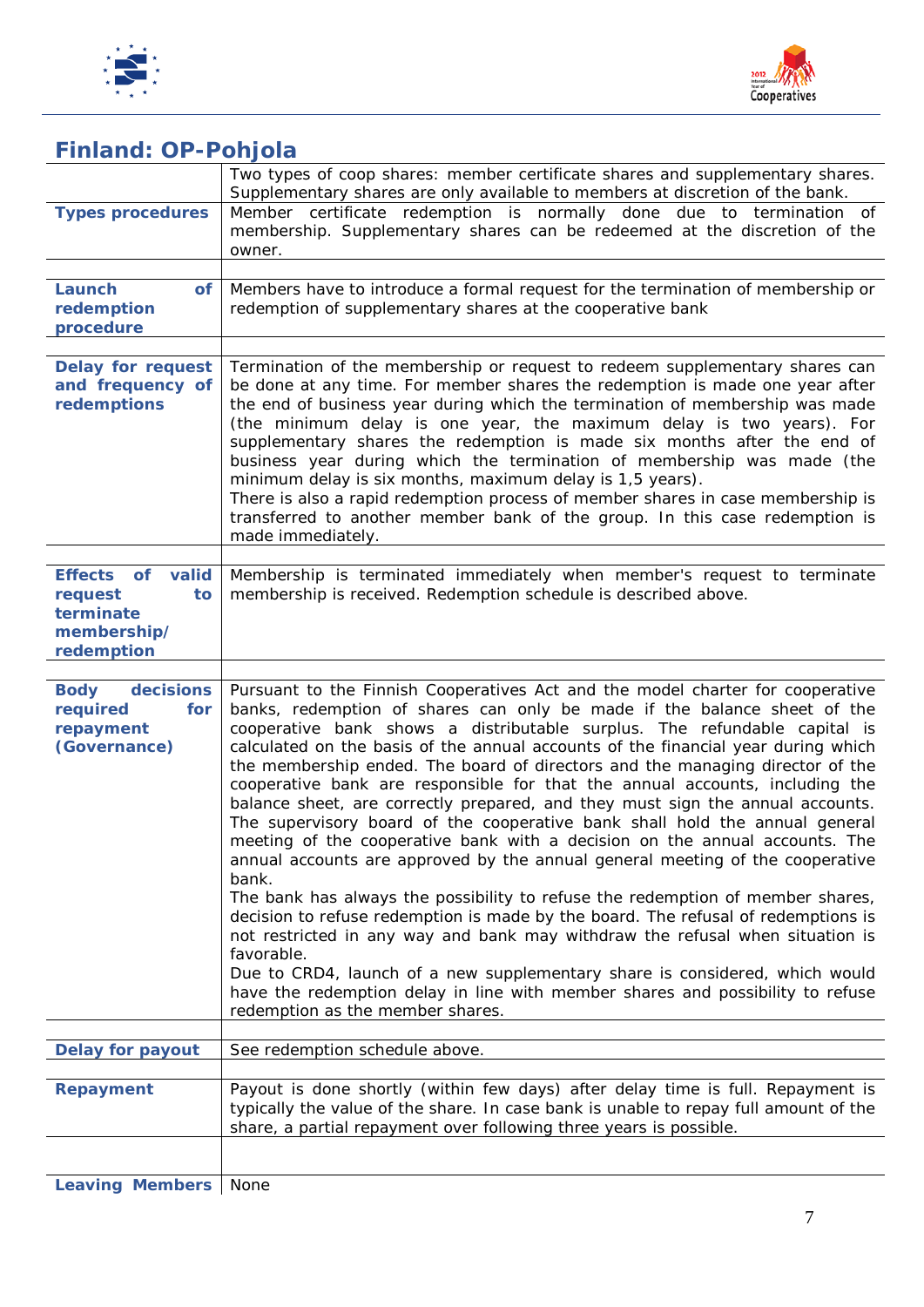



| Liabiltiy                   |                                                                                                                                                                                                                     |
|-----------------------------|---------------------------------------------------------------------------------------------------------------------------------------------------------------------------------------------------------------------|
|                             |                                                                                                                                                                                                                     |
| Application<br><b>banks</b> | by   OP-Pohjola model charter for cooperative banks which is based on the Finnish<br>Cooperatives Act and the Finnish Cooperative Bank Act. Model charter is applied<br>by all OP-Pohjola cooperative member banks. |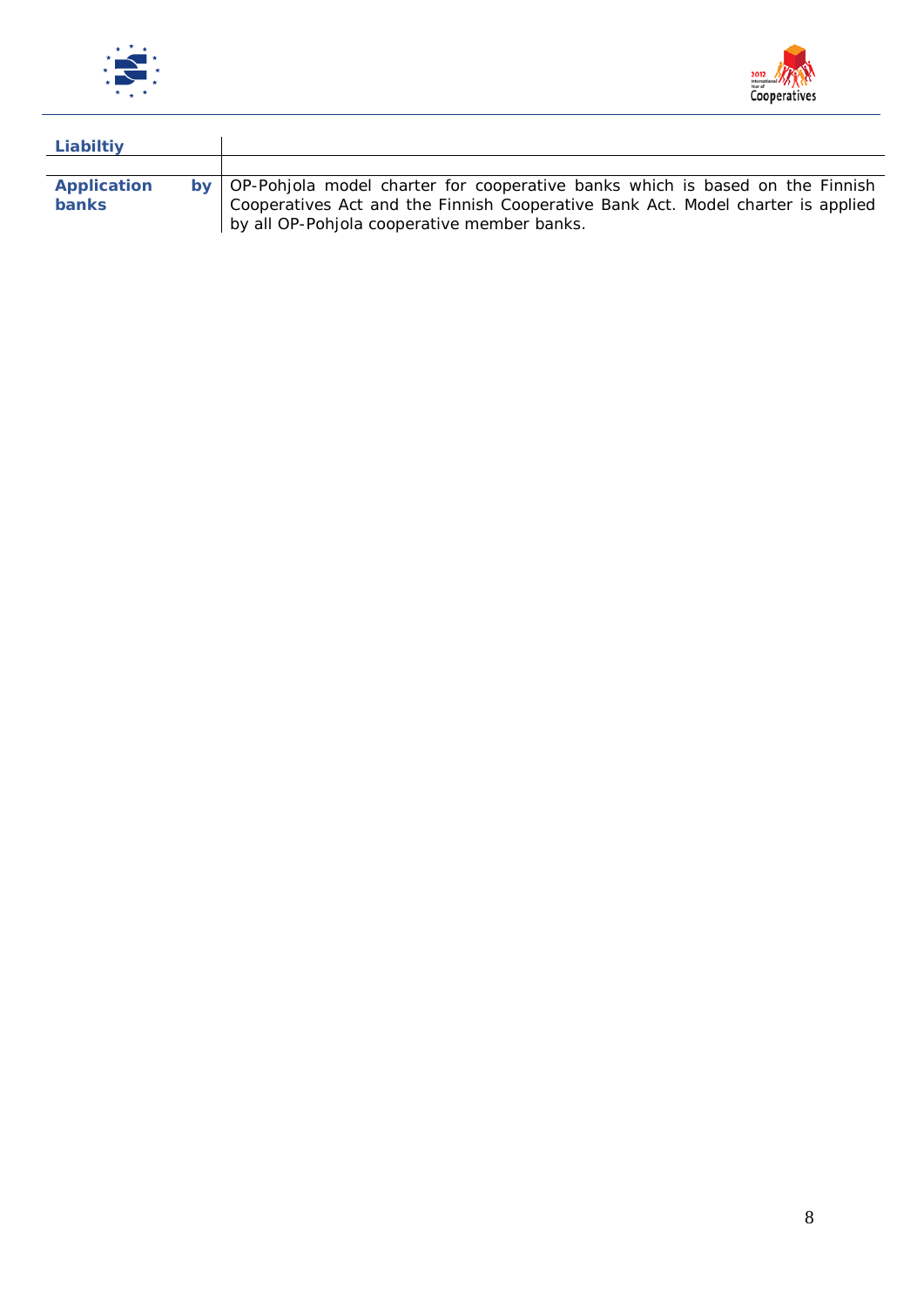



## *France: Credit Mutuel, Credit Agricole & BPCE*

| <b>Types procedures</b>                                                        | of membership; partial redemption without termination<br>Termination<br>of<br>membership; death of a member; or exclusion.                                                                                                                                                                                                                                                                                          |
|--------------------------------------------------------------------------------|---------------------------------------------------------------------------------------------------------------------------------------------------------------------------------------------------------------------------------------------------------------------------------------------------------------------------------------------------------------------------------------------------------------------|
| Launch<br>of<br>redemption<br>procedure                                        | Redemption request by the member; or decision by the Board.                                                                                                                                                                                                                                                                                                                                                         |
| <b>Delay for request</b><br>and frequency of<br>redemptions                    | No delay for request.                                                                                                                                                                                                                                                                                                                                                                                               |
| valid<br>Effects of<br>request<br>to<br>terminate<br>membership/<br>redemption | Full redemption entails termination of membership.                                                                                                                                                                                                                                                                                                                                                                  |
| decisions<br><b>Body</b><br>required<br>for<br>repayment<br>(Governance)       | Board decision: unconditional right to refuse redemption. Legislative and<br>regulatory framework: except if authorized by the central body, capital floor of<br>75% of the highest level of capital ever attained; net redemptions threshold of<br>4% of own funds and 10% of excess of own funds, submitted to authorization of<br>the French supervisory authority.<br>Ratification ex post in General Assembly. |
| <b>Delay for payout</b>                                                        | After Board decision, depending on the banks, either 1 month after General<br>Assembly or not beyond 5 years after termination of membership.                                                                                                                                                                                                                                                                       |
| <b>Repayment</b>                                                               | Redemption under the responsibility of the Board with variable delays: depending<br>on the banks, redemption after Board decision or after General Assembly or<br>immediate redemption if the net subscription is positive                                                                                                                                                                                          |
| <b>Leaving Members</b><br>Liabiltiy                                            | Members remain liable until the liquidation of ongoing operations at the time<br>when they leave, and during a period of 5 years.                                                                                                                                                                                                                                                                                   |
| <b>Application</b><br>by<br><b>banks</b>                                       | French Law: Loi 47-1775 sur la coopération; Code de commerce (Article 231-6) ;<br>Code monétaire et financier.<br>Arrêté du 29 décembre 2010 modifiant le règlement 90-02.                                                                                                                                                                                                                                          |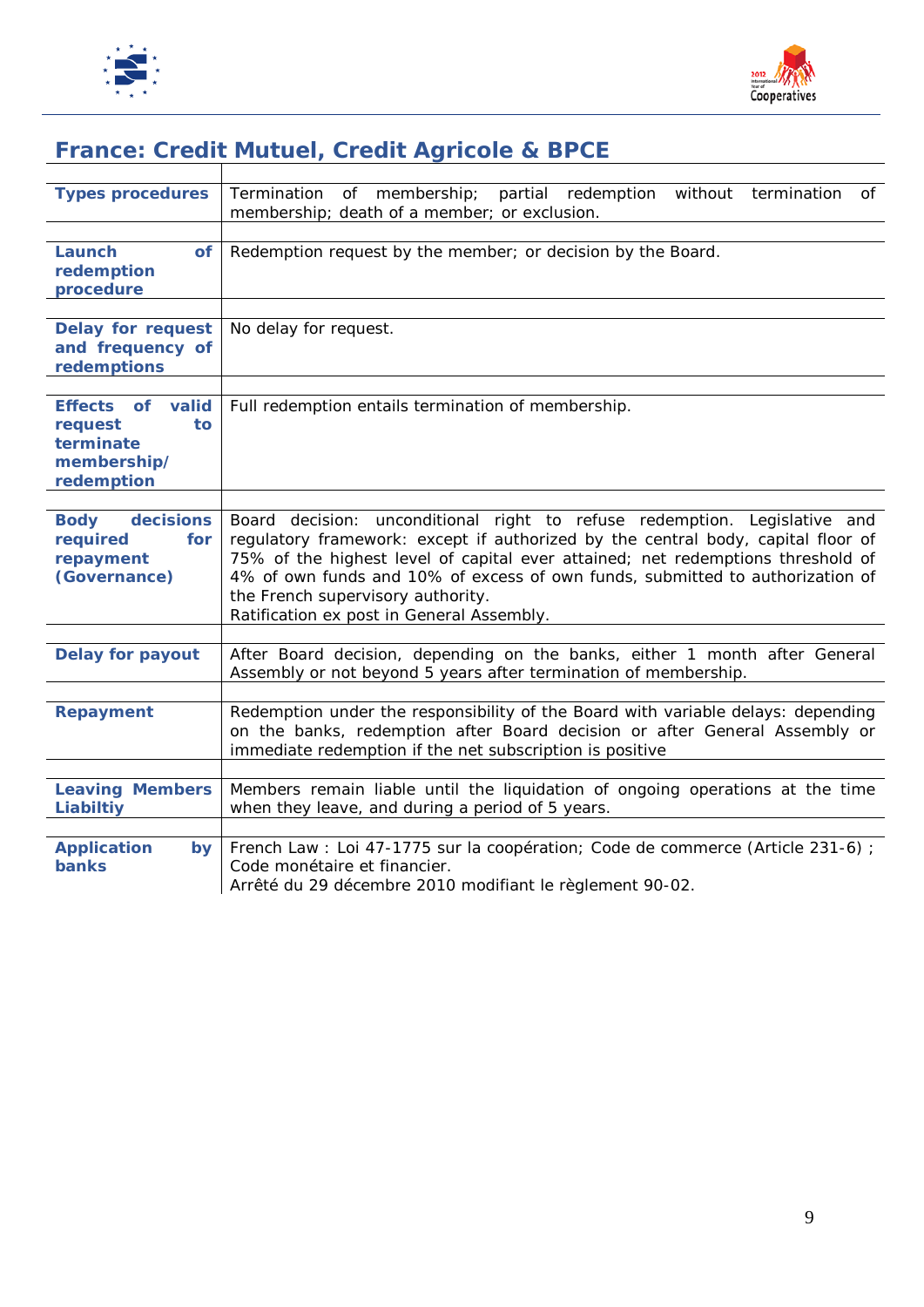



# *Italy: Banche di Credito Cooperativo ("BCCs")*

| <b>Types procedures</b>                                                        | The most frequent procedure for the redemption of shares refers to the<br>termination of membership and, more specifically, to the exercise of the right of<br>withdrawal. This is stipulated, specifically for cooperative companies, by art. 2532<br>par. 1, of the Italian Civil Code: withdrawal occurs for reasons of $\hat{\theta}$ law or $\hat{\theta}$ the<br>statute of the company. Art. 13 of the of the BCCs' Model Statute encompasses<br>different cases of withdrawal, stipulated by general company law, by the Banking<br>Law as well as other peculiar cases. Share redemption may also occur upon the<br>death of members, should their non-member heirs not have requested the<br>transfer of shares or should the Board of Directors not have authorized it (Art. 12)<br>of the Model Statute). No partial redemption is possible in any case whatsoever.                                           |
|--------------------------------------------------------------------------------|---------------------------------------------------------------------------------------------------------------------------------------------------------------------------------------------------------------------------------------------------------------------------------------------------------------------------------------------------------------------------------------------------------------------------------------------------------------------------------------------------------------------------------------------------------------------------------------------------------------------------------------------------------------------------------------------------------------------------------------------------------------------------------------------------------------------------------------------------------------------------------------------------------------------------|
| Launch<br><b>of</b><br>redemption<br>procedure                                 | According to Art. 13, par. 2, of the BCCs Model Statute, members must address a<br>declaration for termination of membership to the Board of Directors ("BoD"). The<br>Board of Directors must examine the request within 60 days from receipt and<br>must then inform the member of its decision.                                                                                                                                                                                                                                                                                                                                                                                                                                                                                                                                                                                                                        |
| <b>Delay for request</b><br>and frequency of<br>redemptions                    | The request may be presented at any time.                                                                                                                                                                                                                                                                                                                                                                                                                                                                                                                                                                                                                                                                                                                                                                                                                                                                                 |
| Effects of<br>valid<br>request<br>to<br>terminate<br>membership/<br>redemption | Termination of membership becomes effective at the time of the communication<br>by the BoD to the member who filed the request. However, the effects of the<br>termination - such as share liquidation/payout - are delayed in order to protect<br>the capital of the bank from the impact of the member's withdrawal.                                                                                                                                                                                                                                                                                                                                                                                                                                                                                                                                                                                                    |
| <b>Body</b><br>decisions<br>required<br>for<br>repayment<br>(Governance)       | Except for the cases of withdrawal provided by general company law (e.g.<br>transfer of registered office, change of object of company, etc.), the Board of<br>Directors shall evaluate the request - with due opinion of the Board of Auditors<br>("BoA") - taking into account the economic and financial situation of the bank.<br>Thus, except in the cases of general company law, the member does not dispose<br>of a right of withdrawal, but only a right to demand the assessment of certain<br>requirements upon which the request might be accepted. The cases of withdrawal<br>due to general company law, however, are always linked to decisions taken by<br>the BoD and the General Assembly (often with high majority), and are related to<br>the modification of fundamental aspects of the company.<br>Furthermore, the payout requires the approval of the annual accounts by the<br>general assembly. |
| <b>Delay for payout</b>                                                        | According to Art. 15, par. 2, of the Model Statute the payout must be carried out<br>within 180 days from the approval by the General Assembly of the balance sheet<br>of the fiscal year in which the termination of membership has occurred. This<br>period of 180 is generally fully used. Thus, the overall delay of the payout is<br>between around 240 and 540 days.                                                                                                                                                                                                                                                                                                                                                                                                                                                                                                                                                |
| <b>Repayment</b>                                                               | Leaving members or the assignees of a deceased member are only entitled to the<br>repayment of the face value of their share and of the paid in share premium. The<br>above mentioned repayment amounts, however, are deducted of the uses made<br>for coverage of losses resulting from previous fiscal years and from the balance<br>sheet of the fiscal year in which the member's termination has occurred.                                                                                                                                                                                                                                                                                                                                                                                                                                                                                                           |
| <b>Leaving Members</b><br>Liability                                            | none                                                                                                                                                                                                                                                                                                                                                                                                                                                                                                                                                                                                                                                                                                                                                                                                                                                                                                                      |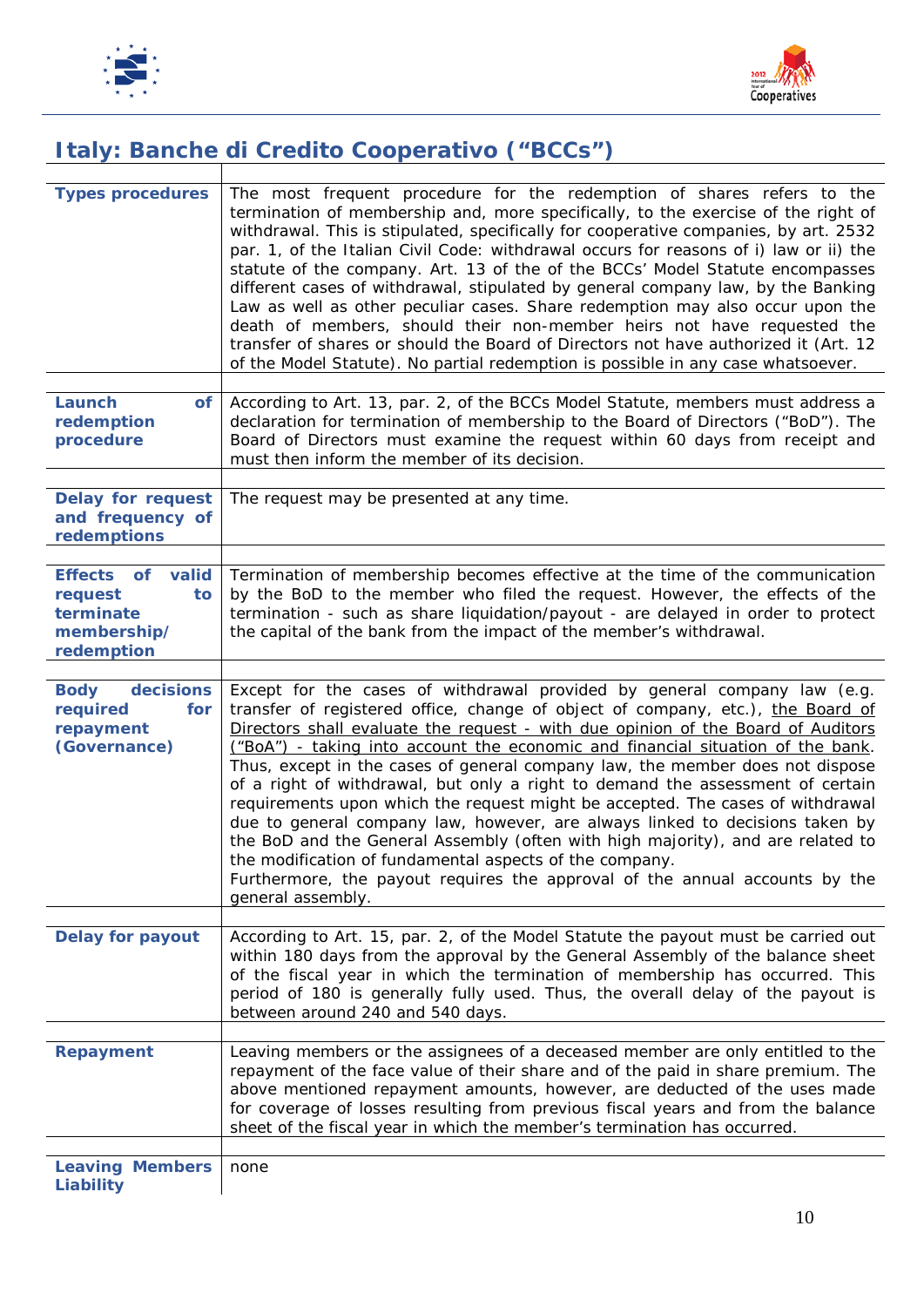



| Application<br><b>banks</b> | by The described mechanisms are based on the Italian cooperative law (contained in<br>the Civil Code) and the BCC Model Statute officially approved by the Italian<br>Supervisory Authority. They are applied by the generality of the 440 Italian BCCs. |
|-----------------------------|----------------------------------------------------------------------------------------------------------------------------------------------------------------------------------------------------------------------------------------------------------|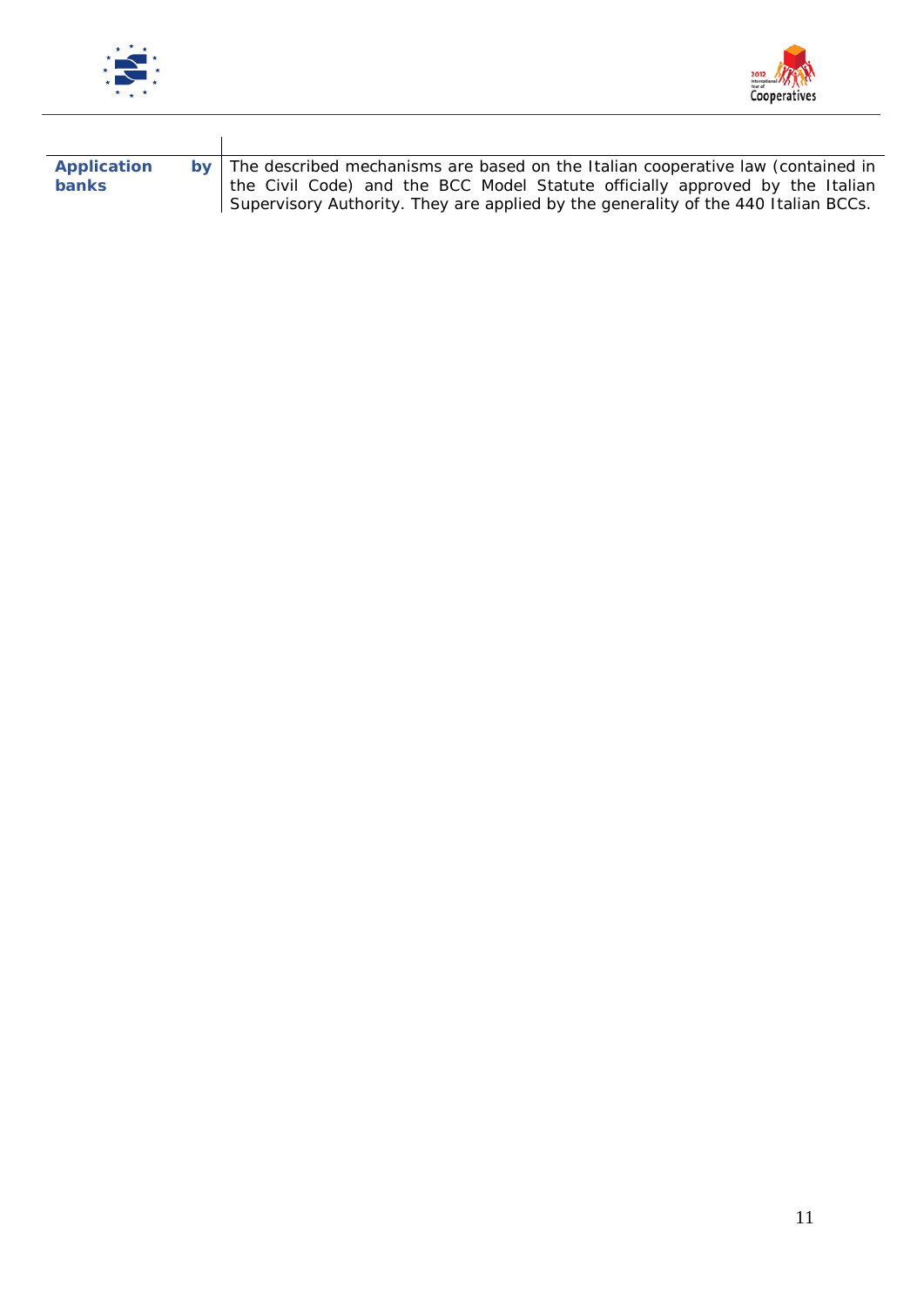



#### *Poland: KZBS*

| <b>Types procedures</b>                                                        | Under the Polish law, the procedure for the redemption of shares is generally<br>restricted only to the members who terminate their membership in the<br>cooperative. Only if the member has more shares than the amount required by<br>the statute, he may ask for the redemption of facultative shares. The redemption<br>procedure is also applied in case of a member's death (if the shares are not taken<br>over by a heir).                                                                                                                                                                                                                                       |
|--------------------------------------------------------------------------------|--------------------------------------------------------------------------------------------------------------------------------------------------------------------------------------------------------------------------------------------------------------------------------------------------------------------------------------------------------------------------------------------------------------------------------------------------------------------------------------------------------------------------------------------------------------------------------------------------------------------------------------------------------------------------|
| Launch<br>of<br>redemption<br>procedure                                        | In order to initiate the procedure of redemption a member must submit a written<br>request for the termination of shares. In case of death of the member, the share<br>redemption procedure is triggered by law.                                                                                                                                                                                                                                                                                                                                                                                                                                                         |
| <b>Delay for request</b><br>and frequency of<br>redemptions                    | The redemption of shares in the cooperative is taking effect after the expiry of the<br>termination of the notice period. The length of notice period is specified in the<br>company statute (usually it is three months). Redemption of shares as a result of<br>termination's notice does not automatically mean the payout of redeemed shares.                                                                                                                                                                                                                                                                                                                        |
| Effects of<br>valid<br>request<br>to<br>terminate<br>membership/<br>redemption | Membership expires after a notice period specified in the company statute. As a<br>result of expiry of the notice period member acquires a claim for payout of the<br>shares after approval of the financial statement for the year in which<br>termination's notice period of the shares expired. Shares are not a subject of the<br>payout if losses of the cooperative in a given year require the share capital.                                                                                                                                                                                                                                                     |
| decisions<br><b>Body</b><br>required<br>for<br>repayment<br>(Governance)       | The payout of redeemed shares requires the general assembly's approval of the<br>annual financial statement for the year in which termination's notice period of the<br>shares expired (if shares are not reserved by the General Assembly to cover the<br>losses of the cooperative).<br>Currently the payout of the redeemed shares does not require the explicit consent<br>of the Board or Supervisory Board of the cooperative.<br>In order to comply with future regulatory standards it is planned to introduce<br>statutory regulations requiring in the future acceptance of the Board or<br>Supervisory Board of the cooperative for the payout of the shares. |
| <b>Delay for payout</b>                                                        | The payout of redeemed shares requires the general assembly's approval of the<br>financial statement for the year in which termination's notice period of the shares<br>expired (if shares are not reserved by the General Assembly to cover the losses of<br>the cooperative). Payout should be made within the period specified in the<br>Statute. Usually it is taking place within one month from the General Assembly<br>approval of the financial statement for the year in which termination's notice<br>period of the shares expired.                                                                                                                            |
| <b>Repayment</b>                                                               | The payout should be made within the period specified in the Statute. Usually it is<br>taking place within one month from the General Assembly's approval of the<br>financial statement for the year in which termination's notice period of the shares<br>expired.                                                                                                                                                                                                                                                                                                                                                                                                      |
| <b>Leaving Members</b><br>Liabiltiy                                            | Only if there is, within one year from the date of the expiry of membership, a<br>notice of bankruptcy or liquidation proceedings of the cooperative, the former<br>member shall be liable as if he were still a member, even though shares were<br>paid out                                                                                                                                                                                                                                                                                                                                                                                                             |
| <b>Application</b><br><b>by</b><br>banks                                       | Above rules of proceedings result from the Cooperatives Law and in particular<br>from Articles 21 to 26 of the Cooperatives Law.                                                                                                                                                                                                                                                                                                                                                                                                                                                                                                                                         |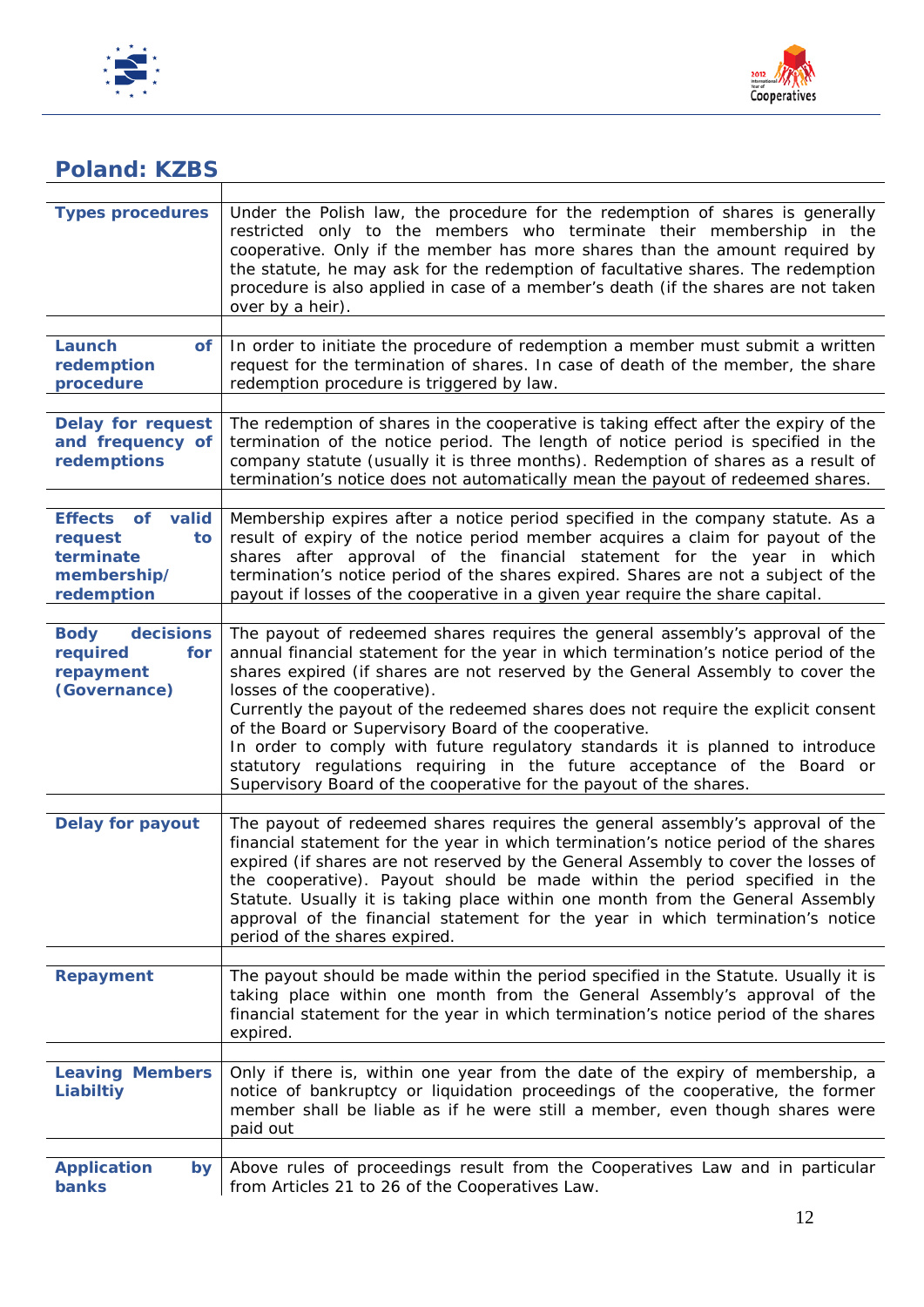



## *Portugal: Crédito Agrícola*

| <b>Types procedures</b>                                                          | The reduction in equity can be carried out in three ways by:<br>a) Presentation of the request for termination of membership based on the<br>will of the member and this implies the return of all equity held by<br>associate<br>b) Presentation of a request for a reduction in the holding without termination<br>of membership, based on the will of the associate<br>c) Termination of membership due to the death of the member, when his or<br>her heirs do not want or are not able to be an associate.                                                                                                                                                                                                                                                                                                                                                                                                                                                                                                                                                                                                                                                                                                                                                                                                                                                        |
|----------------------------------------------------------------------------------|------------------------------------------------------------------------------------------------------------------------------------------------------------------------------------------------------------------------------------------------------------------------------------------------------------------------------------------------------------------------------------------------------------------------------------------------------------------------------------------------------------------------------------------------------------------------------------------------------------------------------------------------------------------------------------------------------------------------------------------------------------------------------------------------------------------------------------------------------------------------------------------------------------------------------------------------------------------------------------------------------------------------------------------------------------------------------------------------------------------------------------------------------------------------------------------------------------------------------------------------------------------------------------------------------------------------------------------------------------------------|
| Launch<br>of<br>procedures                                                       | The procedure starts with the presentation of a written request.                                                                                                                                                                                                                                                                                                                                                                                                                                                                                                                                                                                                                                                                                                                                                                                                                                                                                                                                                                                                                                                                                                                                                                                                                                                                                                       |
| <b>Delays</b><br>for<br>presentation<br>of<br>the request<br>and<br>frequency    | The request for termination of membership or reduction in the holding without<br>termination of membership must be presented at least 90 days before the end of<br>the fiscal year. On the date of this request, there must have passed at least a<br>three-year period from the date since the person requesting termination or<br>reduction acquired the holding to be divested, though this period is not taken into<br>account if the request for withdrawal is the result of death.                                                                                                                                                                                                                                                                                                                                                                                                                                                                                                                                                                                                                                                                                                                                                                                                                                                                               |
| effects<br><b>The</b><br>of <sub>1</sub><br>presentation<br><b>of</b><br>request | The law provides that the request for termination of membership or reduction of<br>the shares comes into effect at the end of the fiscal year. The statues of the<br>Crédito Agrícola, moreover, specify that this is conditional on approval of the<br>accounts for the year by the Annual General Assembly.                                                                                                                                                                                                                                                                                                                                                                                                                                                                                                                                                                                                                                                                                                                                                                                                                                                                                                                                                                                                                                                          |
|                                                                                  |                                                                                                                                                                                                                                                                                                                                                                                                                                                                                                                                                                                                                                                                                                                                                                                                                                                                                                                                                                                                                                                                                                                                                                                                                                                                                                                                                                        |
| <b>Decisions</b><br>required<br>before<br>payment<br>(Governance)                | It is incumbent on the governing body (Board of Directors) to ensure that:<br>a) The conditions exist for payment<br>The Annual General Assembly has approved the accounts (which has to<br>b)<br>happen before March 31 <sup>st</sup> .<br>There are no circumstances that warrant suspension of payment.<br>C)<br>(Redemption of shares cannot be refused, but suspended) The Board of<br>Directors may suspend the payment under the following circumstances:<br>- If the Bank belongs to the Integrated Agricultural Credit System, headed<br>by Caixa Central (includes 84 regional Agricultural Credit Banks), payment<br>may be suspended whenever it would mean that the Bank would not be<br>able to comply with any legally binding liquidity ratios, as applicable to the<br>Integrated Agricultural Credit System or whenever it would cause<br>"grievous problems" to said system - however, it is surmised that payment<br>must occur as soon as those obstacles are removed.<br>- In any case, when such payment is liable to cause "grievous problems"<br>to the Cooperative Bank; in this case the shareholder may opt to withdraw<br>his/her request - it is surmised that payment must occur as soon as it can<br>be performed without causing such "grievous problems";<br>- In specific situations related to succession or exclusion of members. |
| <b>Time</b><br>limit<br>for<br>payment                                           | In the specific case of Crédito Agrícola, the statutes of the Caixas Agricolas<br>stipulate that payment shall be made in three equal instalments over three years,<br>except in the case where the governing body choses a shorter period. If there is<br>no statutory provision, the period is one year.                                                                                                                                                                                                                                                                                                                                                                                                                                                                                                                                                                                                                                                                                                                                                                                                                                                                                                                                                                                                                                                             |
| <b>Payment</b>                                                                   | The amount that will be paid out will be determined as per the statutes, with the                                                                                                                                                                                                                                                                                                                                                                                                                                                                                                                                                                                                                                                                                                                                                                                                                                                                                                                                                                                                                                                                                                                                                                                                                                                                                      |
|                                                                                  | provision that the total cannot be more than the book value of the holding less                                                                                                                                                                                                                                                                                                                                                                                                                                                                                                                                                                                                                                                                                                                                                                                                                                                                                                                                                                                                                                                                                                                                                                                                                                                                                        |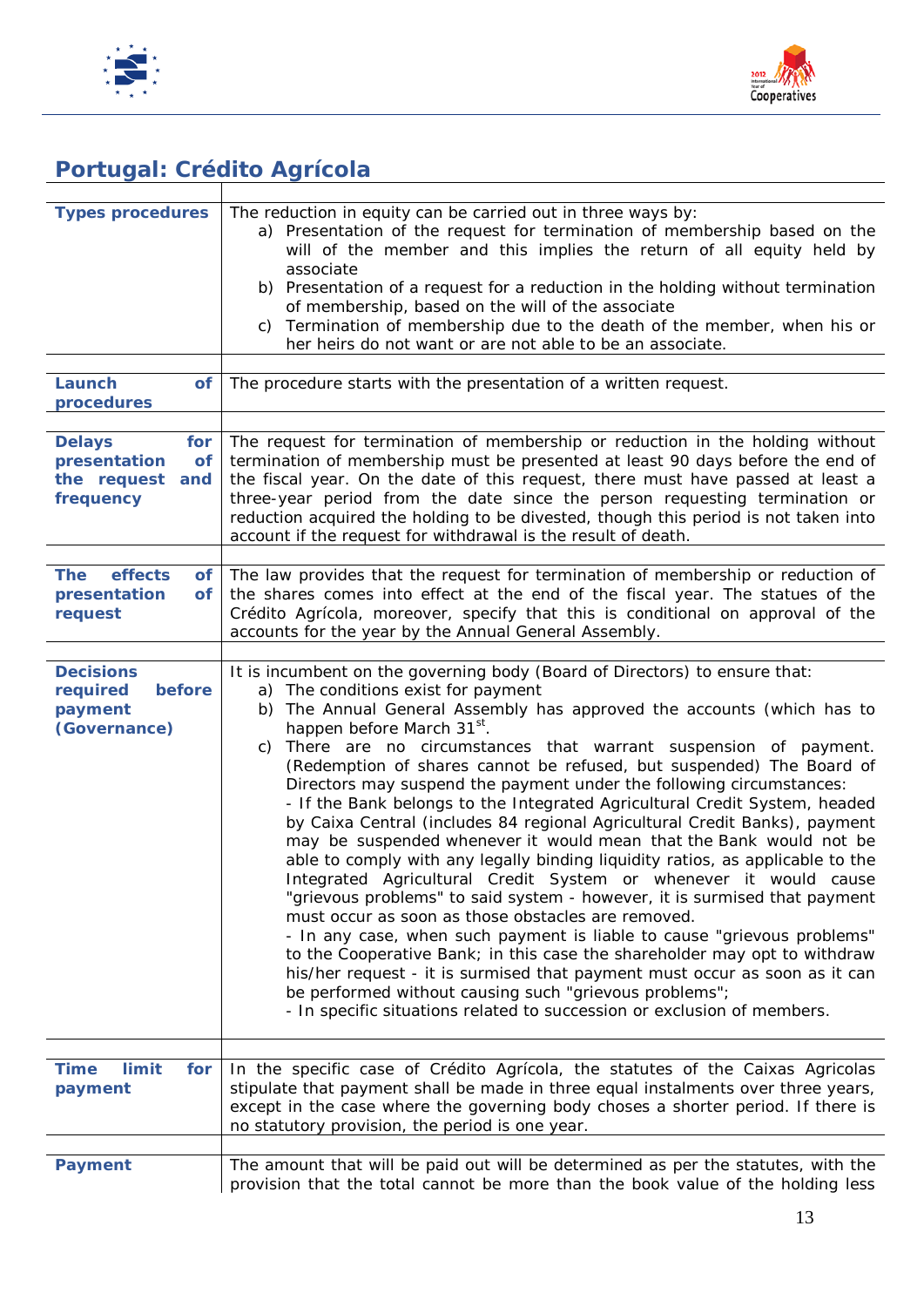



|                                                       |       | deduction of mandatory reserves.                                                                                      |
|-------------------------------------------------------|-------|-----------------------------------------------------------------------------------------------------------------------|
|                                                       |       |                                                                                                                       |
| Liability of<br>associate<br>requesting<br>withdrawal | the   | Associates are only liable for the capital paid up, and this responsibility ceases<br>upon termination of membership. |
|                                                       |       |                                                                                                                       |
| <b>The</b>                                            | leaal | The procedures detailed above will be found in the regulations governing the                                          |
| framework                                             |       | Crédito Agrícola (Regime Jurídico do Crédito Agrícola Mútuo) approved in the                                          |
| applicable                                            | to    | Decree Law 24/91 of 11 January, and (when expressly mentioned) the standard                                           |
| <b>banks</b>                                          |       | form of statutes inforce at the local banks (Caixas de Crédito Mútuo).                                                |